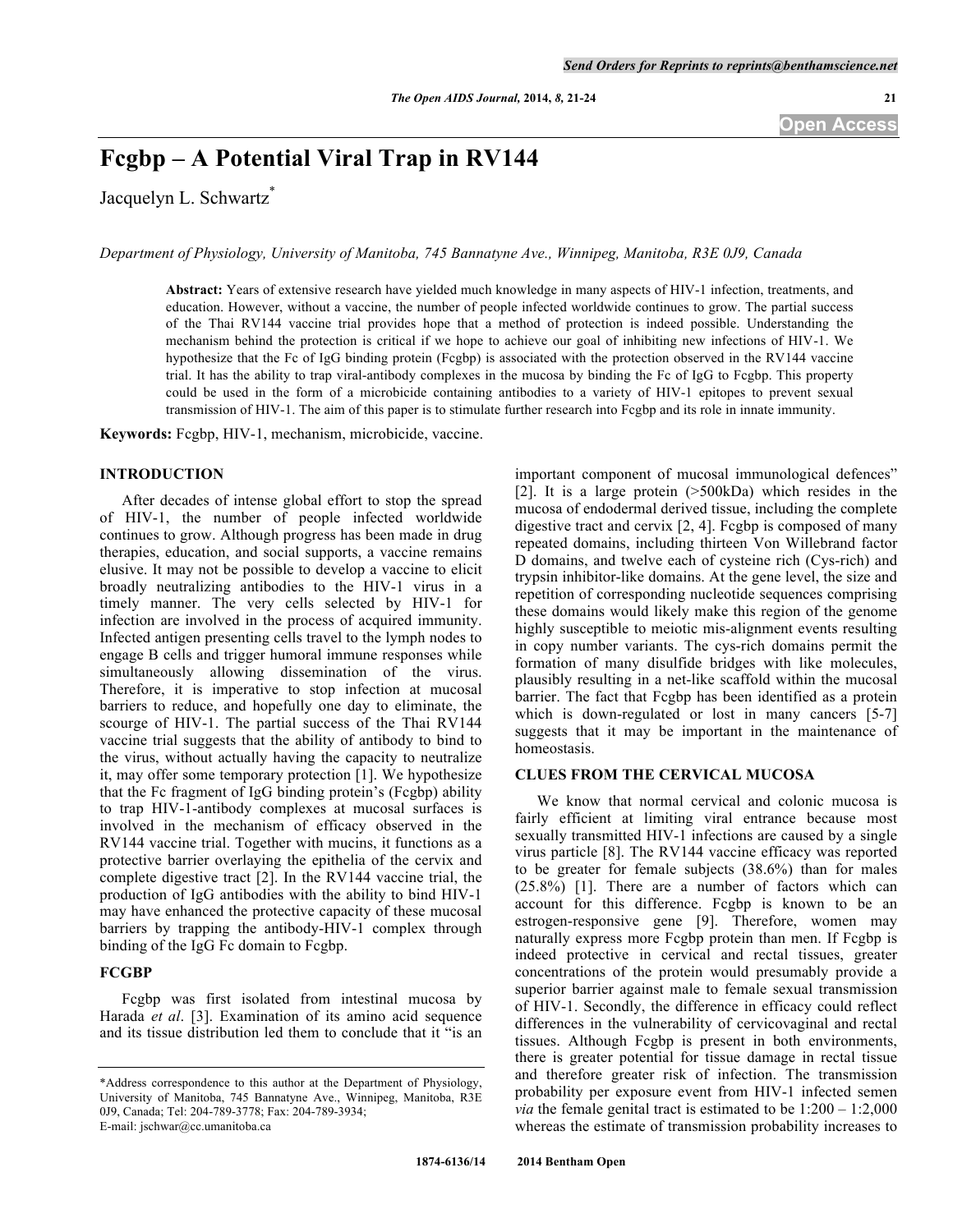1:20 -1:300 per exposure event from HIV-1 infected semen *via* the rectum. Female to male sexual transmission of HIV-1 *via* cervicovaginal and rectal secretions carries a lower risk with transmission probability per exposure event reported to be  $1:700 - 1:3,000$ . This risk can be reduced by  $60\%$  if the male partner is circumcised [8]. The following evidence comes from studies of the cervical mucosa but may be applicable to the rectal mucosa as well.

There is a group of HIV-exposed, seronegative (HESN) women in Kenya that have been studied for many years for clues to the mechanism of their resistance to HIV-1 [10]. It is believed that the answer lies within their cervicovaginal mucosa and their innate immune system [11]. Compared to controls, these HESN women are described as having a "quiescent" innate immune phenotype [12]. It is unclear whether this can be attributed to some genetic factor(s) or if it is a sign that their innate immune systems have not been challenged. In fact, it could be both. Copy number variants for the Fcgbp gene have been reported in sub-Saharan populations [13]. If the Kenyan cohort of HESN women expresses a copy number variant of Fcgbp, it could explain their resistance to HIV-1 infection. A copy number variant of Fcgbp could result in the translation of a larger protein, or more protein, which in turn could provide a superior shield from pathogens. This would result in less frequent challenge to the innate immune system which could be perceived as a quiescent phenotype. Greater expression of proteins that are encoded by linked genes may be evidence for a copy number variant. The second most significantly up-regulated gene in this cohort identified by microarray analysis on blood samples, compared to HIV negative controls is ZNF 146  $(p=1.17E-07)$  [14]. It maps to chromosome 19q13.1, the same region as the Fcgbp gene. Additionally, the genes for 4 out of 34 proteins identified by mass spectrometry as being abundantly over-expressed in the cervicovaginal mucosa of these HIV-1-resistant sex workers map to 19q13.1 – 19q13.2 [15].

Another observation to support the existence of a protective network within the cervical mucosa comes from a study of SIV transmission in rhesus macaques. Non-human primate studies have been validated as useful models to study mucosal immune events in SIV infection because symptoms and outcomes parallel what has been observed for HIV-1 infection in humans [16,17] It was discovered that "systemic or intravaginal treatment with estrogen efficiently protects female rhesus macaques against the transmission of SIV, likely by enhancing the natural protective properties of the lower genital tract mucosal tissue" [18]. Estrogen is known to enhance expression of Fcgbp [9].

The Thai RV144 vaccine trial has been viewed as a partial success because it was able to provide those receiving the vaccine with almost one third greater protection over that of the control group [1]. We know that Fcgbp is part of a netlike scaffold within the mucosa of the cervix and colon, and that it is an important component of the innate immune system with the ability to bind the Fc of IgG antibodies. Examination of the data collected from the Thai RV144 vaccine trial can be interpreted as support for Fcgbp involvement. The IgG antibodies secreted into the mucosal environment can catch HIV-1 with their ligand binding domain and anchor their Fc domain to Fcgbp, preventing the

virus particles from infecting the tissue beneath this barrier. This was plausibly due to "protective, non-neutralizing antibody" (pnnAb) production, a term applied to antibodies which exert their protective effect through their Fc domain [19]. This is usually accomplished *via* Fc receptors on cells of the innate immune system. In this instance the protective effect is also through the Fc domain. However, we propose that it is accomplished *via* attachment to Fcgbp. The antibody's ability to tag the virus was enough to offer some protection. The effectiveness of this mechanism would likely reflect the avidity of antibody – antigen binding; greater avidity would result in better protection. Avidity of antibody binding to antigen is an important factor in effective pnnAb function [19]. Furthermore, it has been shown that avidity of IgG to SIV correlates with protection [20]. In his **Nature Medicine** article "*To neutralize or not, a key HIV vaccine question*", Thomas Hope suggests several mechanisms by which a pnnAb may be able to inhibit viral infection [21]. He theorizes that one mechanism of pnnAb protection may be that pnnAb-viral complexes are trapped by the mucosal barrier. The ability of Fcgbp to bind the Fc fragment of IgG would prevent viral particles that are bound to IgG antibodies from reaching the epithelial tissue, essentially trapping them in the mucosa. These IgG antibodies need not have the capacity to neutralize the virus. It would be sufficient to tag the viral particle.

IgA production is an important component of mucosal innate immunity and therefore may provide additional clues for protective mechanisms. Data from the Thai trial suggests that protection correlated inversely with monomeric IgA in the serum [22]. It is assumed that this correlation is true for dimeric SIgA and HIV-1 infection rates at mucosal surfaces, although lavage samples were not collected at these sites. It has been proposed that SIgA to HIV-1 interferes with effector functions of IgG [23, 24]. Another explanation for this inverse relationship is that it is a consequence of the IgG response to HIV-1. A robust, effective IgG response would prevent virions from reaching the epithelium to elicit a sustained SIgA response by tethering the virus-IgG complex to Fcgbp. An inadequate or ineffective IgG response would allow virions to reach the epithelium where a SIgA response is elicited. Furthermore, it is known that SIgA is able to transport bound antigen across intestinal epithelium to dendritic cells in the gut-associated lymphoid tissue, increasing the possibility of infection [25]. This could explain why higher monomeric IgA antibodies in the serum correlated with risk of infection in the Thai RV144 vaccine trial.

Why did the RV144 vaccine provide limited protection when previous vaccines showed no efficacy at all? There were some unique features in the design of the RV144 trial that may account for its partial success. It was the first to employ a prime/boost regimen and the canarypox vector it used expressed Env, Gag, and Pol viral proteins [26]. None of the previous trials included Env as an immunogen. IgG directed to the V1V2 regions of the Env significantly correlated with protection [22,24]. Antibodies produced by previous vaccine trials may not have had adequate immunogen binding avidity to trap virions in the mucosal barrier. The Fc region of IgGs would still be able to bind to Fcgbp but they would not demonstrate any benefit to the vaccine recipient. Also, most of the vaccine recipients in the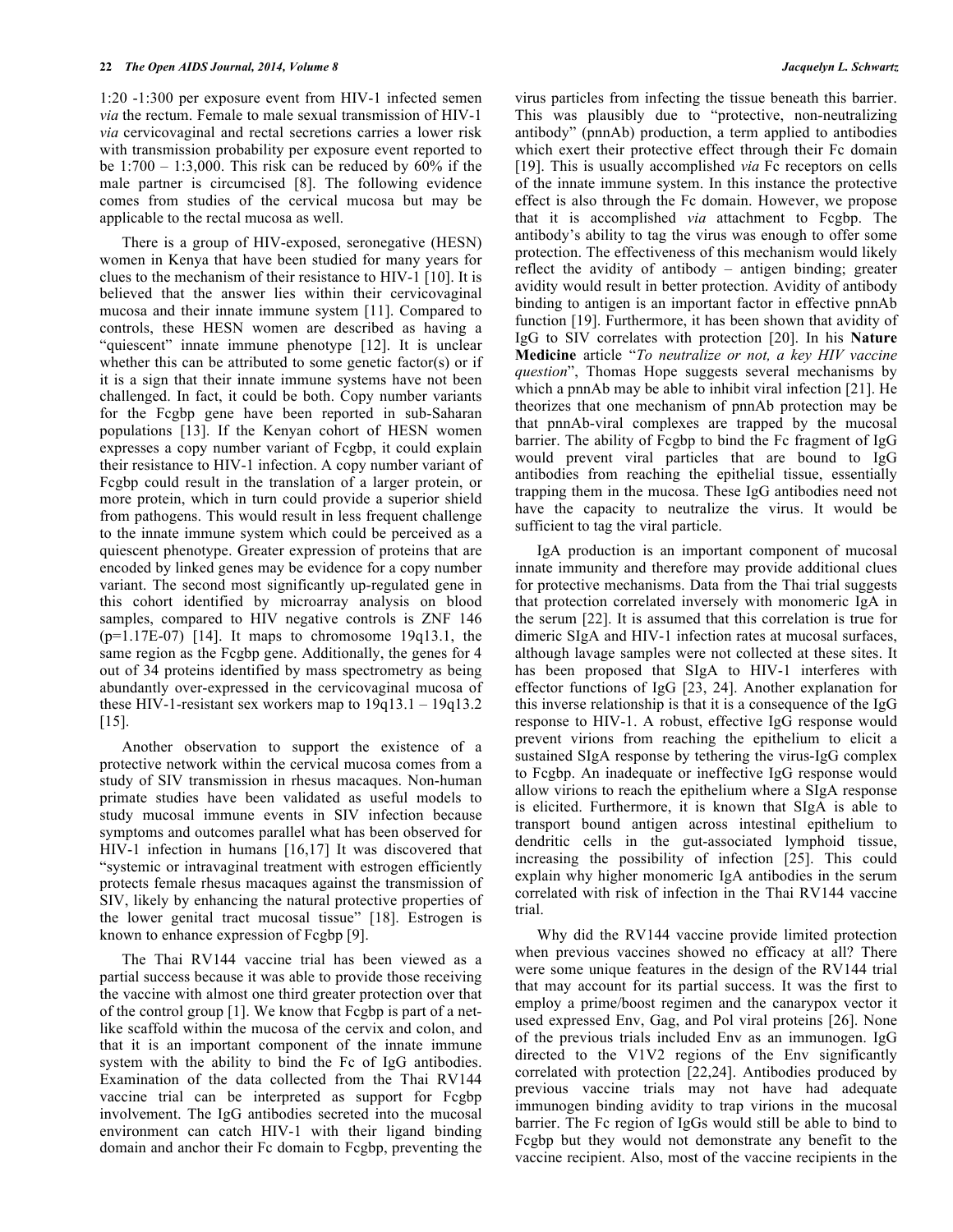RV144 trial were low-risk heterosexuals and vaccine efficacy decreased with increased risk [27]. Still, the reported 31.2% efficacy might have been masked if not for the large number of participants in this trial [1].

#### **FUTURE DIRECTIONS**

Despite the progress made in the identification of broadly neutralizing antibodies (Bnabs) to HIV-1, attempts to design a vaccine to elicit these Bnabs have not been successful. An alternative to developing a vaccine that can elicit Bnabs is to exploit the interaction of Fcgbp with the Fc region of IgG to inhibit infection by trapping HIV-1 at the mucosal barrier. A microbicide containing antibody to HIV-1 could help reduce sexual transmission of the virus. Presumably, adequate antibody-antigen binding avidity would be the most critical feature required. Perhaps the addition of low levels of estrogen to such a product would enhance Fcgbp expression, providing extra protection.

The function of Fcgbp is one of protection. Once a person becomes infected, they can be given highly active antiretroviral therapy, or HAART, to prevent progression of infection to AIDS, but they cannot yet be cured. This fact emphasizes the importance of coming up with novel strategies to reduce the number of new infections. A microbicide containing antibodies to HIV-1 is, perhaps, less complicated to manufacture and test compared to vaccine studies and therefore worthy of consideration.

### **CONCLUSION**

Although there is obviously something within the mucosal barriers of the cervix and rectum preventing the majority of HIV-1 from reaching the epithelium, the extensive search has not yielded anything that could be responsible for the observed bottleneck. The size and structure of the Fcgbp protein makes it an attractive candidate. It likely forms a net-like structure within the mucosa which the virus must pass through. Whether or not it is able to hinder movement of free virus particles is not known. However, the ability to trap IgG antibody-HIV-1 complexes is a possible function of Fcgbp that requires further exploration.

The possible involvement of Fcgbp in the partial success of the Thai RV144 vaccine trial is intriguing. Further investigation is necessary before we can confirm how the vaccine influences HIV-1 infection. Knowledge gained from these studies could unveil new strategies to prevent sexual transmission of the virus. Mechanistic studies to understand the interaction of the Fc portion of IgGs and the Fcgbp protein are warranted.

#### **CONFLICT OF INTEREST**

The author confirms that this article content has no conflict of interest.

#### **ACKNOWLEDGEMENTS**

Declared none.

### **REFERENCES**

[1] Rerks-Ngarm S, Pitisuttithum P, Nitayaphan S, *et al*. Vaccination with ALVAC and AIDSVAX to prevent HIV-1 infection in Thailand. N Engl J Med 2009; 361(23): 2209-20.

- [2] Kobayashi K, Ogata H, Morikawa M, *et al*. Distribution and partial characterisation of IgG Fc. Gut 2002; 51: 169-77.
- [3] Harada N, Iijima S, Kobayashi K, *et al.* Human IgGFc binding protein (Fc g BP) in colonic epithelial cells exhibits mucin-like structure. J Biol Chem 1997; 272(24): 15232-41.
- [4] Stamp L, Braxton DR, Wu J, *et al*. The GCTM-5 epitope associated with the mucin- like glycoprotein FCGBP marks progenitor cells in tissues of endodermal origin. Stem Cells 2012; 30(9): 1999-2009.
- [5] Choi CH, Choi JJ, Park Y, *et al*. Identification of differentially expressed genes according to chemosensitivity in advanced ovarian serous adenocarcinomas: expression of GRIA2 predicts better survival. Br J Cancer 2012; 107(1): 91-9.
- [6] Gazi MH, He M, Cheville JC, *et al*. Downregulation of IgG Fc binding protein (Fc gamma BP) in prostate cancer. Cancer Biol Ther 2008; 7(1): 70-5.
- [7] Yasui Y, Tanaka T. Protein expression analysis of inflammationrelated colon carcinogenesis. J Carcinog 2009; 8: 10.
- [8] Shaw GM, Hunter E. HIV transmission. Cold Spring Harb Perspect Med 2012; 2: a006965.
- [9] Moggs JG, Ashby J, Tinwell H, *et al*. The need to decide if all estrogens are intrinsically similar. Environ Health Perspect 2004; 112(11): 1137-42.
- [10] Fowke K R, Nagelkerke N J, Kimani J, *et al*. Resistance to HIV-1 infection among persistently seronegative prostitutes in Nairobi, Kenya. Lancet 1996; 348(9038): 1347-51.
- [11] Burgener A, Boutilier J, Wachihi C, *et al*. Identification of differentially expressed proteins in the cervical mucosa of HIV-1 resistant sex workers research articles. J Proteome Res 2008; 7(10): 4446-54.
- [12] McLaren PJ, Ball TB, Wachihi C, *et al*. HIV-exposed seronegative commercial sex workers show a quiescent phenotype in the CD4+ T cell compartment and reduced expression of HIV-dependent host factors. The J Infect Dis 2010; 202 (Suppl 3): S339-44.
- [13] Redon R, Ishikawa S, Fitch KR, *et al*. Global variation in copy number in the human genome. Nature 2006; 444: 444-54.
- [14] Songok EM, Luo M, Liang B, *et al*. Microarray analysis of HIV resistant female sex workers reveal a gene expression signature pattern reminiscent of a lowered immune activation state. PLoS One 2012; 7(1): e30048.
- [15] Burgener A, Rahman S, Ahmad R, *et al*. Comprehensive proteomic study identifies serpin and cystatin antiproteases as novel correlates of HIV-1 resistance in the cervicovaginal mucosa of female sex workers. J Proteome Res 2011; 10: 5139-49.
- [16] Liu J, Keele BF, Li H, *et al*. Low-dose mucosal simian immunedeficiency virus infection restricts early replication kinetics and transmitted virus variants in rhesus monkeys. J Virol 2010; 84: 10406-12.
- [17] Stone M, Keele BF, Ma ZM, *et al*. A limited number of simian immunodeficiency virus (SIV) env variants are transmitted to rhesus macaques vaginally inoculated with SIV-mac 251. J Virol 2010; 84: 7083-95.
- [18] Hel Z, Stringer E, Mestecky J. Sex steroid hormones, hormonal contraception, and the immunobiology of human immunodeficiency virus-1 infection. Endocr Rev 2010; 31(1): 79- 97.
- [19] Robinson HL. Non-neutralizing antibodies in prevention of HIV infection. Expert Opin Biol Ther 2013; 13(2): 197-207.
- [20] Lai L, Kwa SF, Kozlowski PA, *et al*. Prevention of infection by a granulocyte-macrophage colony stimulating factor co-expressing DNA/modified vaccinia ankara simmian immunodeficiency virus vaccine. J Infect Dis 2011; 204: 174-3.
- [21] Hope TJ. Moving ahead an HIV vaccine: to neutralize or not, a key HIV vaccine question. Nat Med 2011; 17(10): 1195-7.
- [22] Haynes BF, Gilbert PB, McElrath MJ, *et al*. Immune-correlates analysis of an HIV-1 vaccine efficacy trial. N Engl J Med 2012; 366 (14): 1275-86.
- [23] Tomaras GD, Ferrari G, Shen X, *et al*. Vaccine-induced plasma IgA specific for the C1 region of the HIV-1 envelope blocks binding and effector function of IgG. Proc Natl Acad Sci 2013; 110(22): 9019-24.
- [24] O'Connell RJ, and JL Excler. HIV Vaccine efficacy and immune correlates of risk. Curr HIV Res 2013; 11: 450-63.
- [25] Mantis NJ, Rol N, Corthesy B. Secretory IgA's complex roles in immunity and mucosal homeostasis in the gut. Mucosal Immunol 2011; 4(6): 603-10.